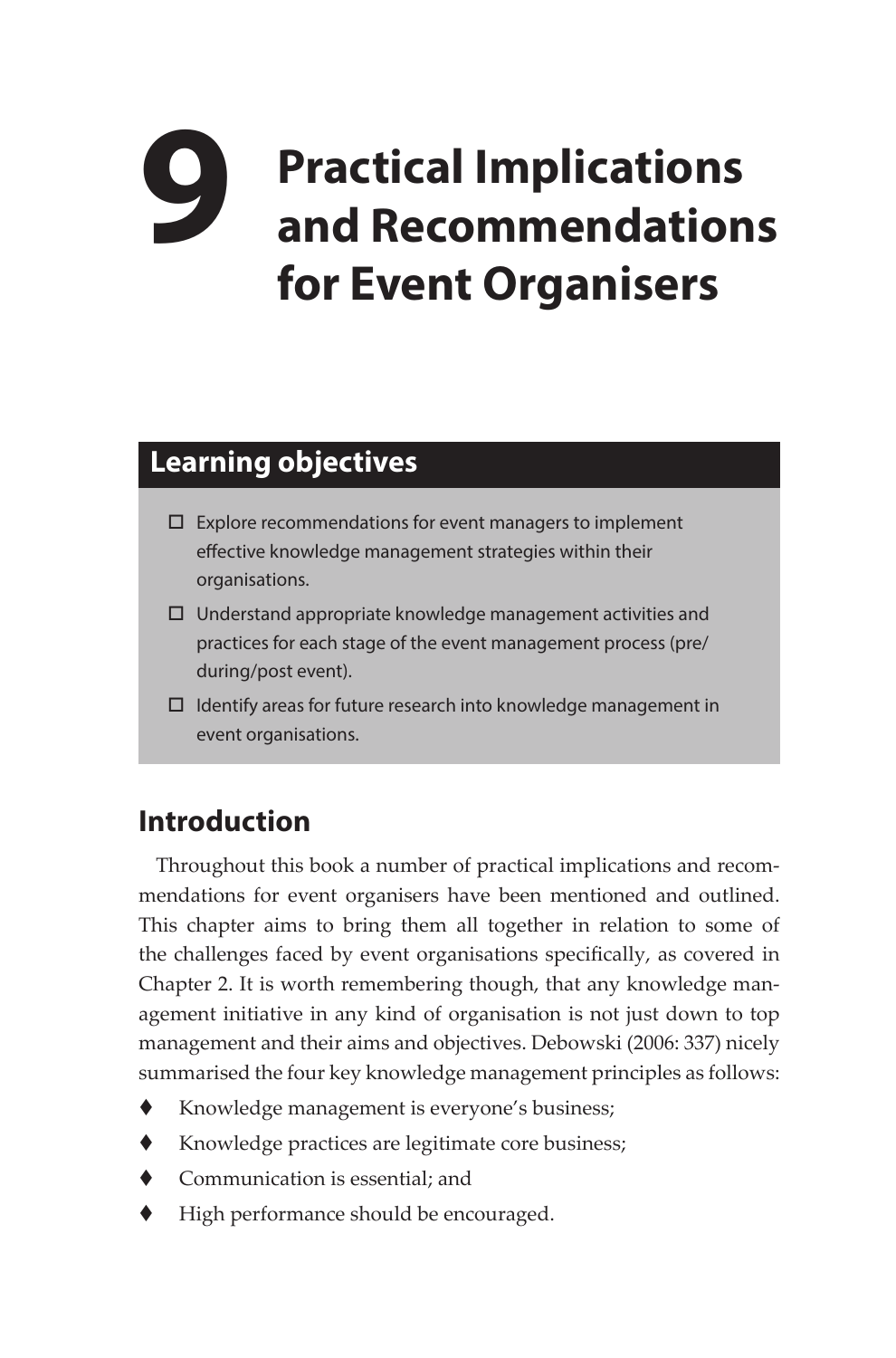While the recommendations presented throughout this chapter are largely aimed at event managers, they need to be incorporated with all employees in mind; permanent and seasonal staff members, volunteers, as well as contractors, suppliers, local businesses and other stakeholders. An event organisation can only learn as a whole over time by effectively bringing together knowledge and expertise from as many different sources as possible. Furthermore, effective knowledge management, and a more explicit understanding of it, will enhance professionalisation across the events industry and will make event professionals more employable in the future (Stadler et al., 2014).

The book has also highlighted that there is still a need for further research into knowledge management in event organisations. In the final section of this chapter, suggestions for future research will hence be presented. This could be in the form of student research projects, dissertations (undergraduate or postgraduate), as well as consultancy work or other types of applied research.

#### **Knowledge management recommendations for event organisers**

The 'pulsating' nature of events requires event managers to think about the different stages of their event and hence different knowledge management strategies, processes and practices during each stage (Clayton, 2020). These recommendations are based on the kind of knowledge practices can be implemented pre-event, during the event and postevent, in order to maximise organisational learning in the long run. It is important to remember that these strategies sometimes overlap and do not necessarily start and stop during a specific phase. In fact, it is best to think of some knowledge practices to be implemented pre-event, but then to continue throughout the later stages, perhaps reinforcing them or adapting them as and when necessary. Similarly, the knowledge management activities staff members engage in during the event will be beneficial to maintain post-event and perhaps even carry over into the next event season, where in turn, pre-event knowledge management can then start at an already higher and more complex level than the year before. Figure 9.1 below illustrates the recommended knowledge management activities and practices throughout the different stages.